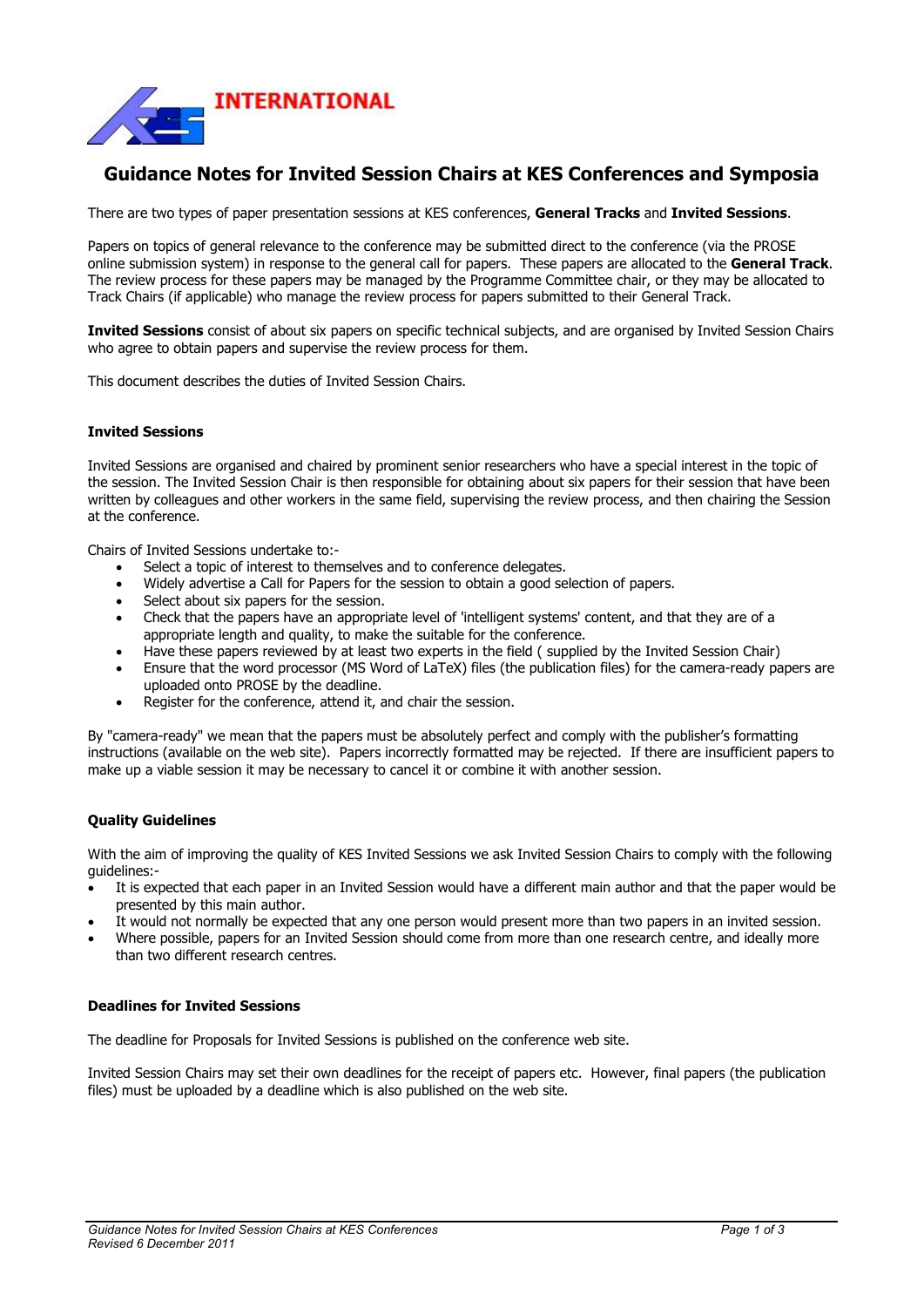# **The PROSE Publication Review and Organisation Systems**

Submission and review of papers for Invited Sessions must be conducted using the PROSE software system. There are access points for PROSE provided on the conference web site. Details of PROSE are available on the web site (http://www.prosemanager.com) and there is a tutorial on the use of PROSE available at http://www.prosemanager.co.uk/Prose\_Chairs\_Notes.htm. Invited Session chairs are urged to work through this if they are not familiar with the use of PROSE.

Chairs should expect to receive automated email messages from PROSE about the submission of papers and the progress of the review process. The first email will contain the User Id and Password necessary to enter the system. Please note that this will be different to any other PROSE login details you might have, for example as a paper author.

#### **Paper Submission**

Papers for Invited Session must be submitted via the PROSE portal available on the conference web site. Authors, Reviewers and Invited Session chairs can log in here to access papers that have been submitted.

Please ask authors to ensure that they submit their papers to the Invited Sessions PROSE portal, as there is a different portal for General Track papers, and they must ensure that they submit to the correct portal.

When they submit a paper, an author will be presented with a drop-down box which has the Invited Sessions listed. They will be required to select the appropriate Invited Session. The paper will then be automatically allocated to the appropriate Invited Session Chair, who will receive an email notifying them that the paper is awaiting their attention.

# **Initial Paper Check**

Invited Session Chairs are requested to conduct a preliminary check on each paper as it arrives to ensure that it

- Is within the scope of the conference i.e. that it has significant intelligent systems content. Papers with no intelligent systems content should be rejected.
- Complies with the publisher's formatting requirements.
- Approximately complies with the published length limit (Note that it may be necessary for the Conference Organisers to reject over-length papers, even if they have been accepted through the review process).

#### **Allocating Reviewers**

When a paper is submitted to an Invited Session the Chair will need to allocate two reviewers to it using PROSE. Invited Session Chairs are requested to provide their own reviewers; KES does not provide reviewers for Invited Sessions. The Invited Session Chair should add the reviewers' details to the PROSE Reviewers' Database, and when this has been done, the reviewers can be allocated to papers. Please do not use reviewers that are found on the database that have been added by other Invited Session Chairs unless you obtain permission first.

#### **Making a Decision about Acceptance**

When the reviews have been completed, the Invited Session Chair needs to make a decision, on the basis of the reviews, about whether the paper is accepted without change, accepted subject to specified modifications, or rejected.

We do not wish to accept poor papers merely to increase the size of the conference. Equally, we do not wish to reject good papers, or those which have the prospect of reaching a satisfactory standard through changes that can be carried out within the time available.

Therefore, Invited Session Chairs are requested to guide authors to bring their papers to a satisfactory standard wherever possible. Papers that have no prospect of reaching a reasonable standard should be rejected. Papers that do not have significant intelligent systems content are outside the scope of the conference and should be rejected.